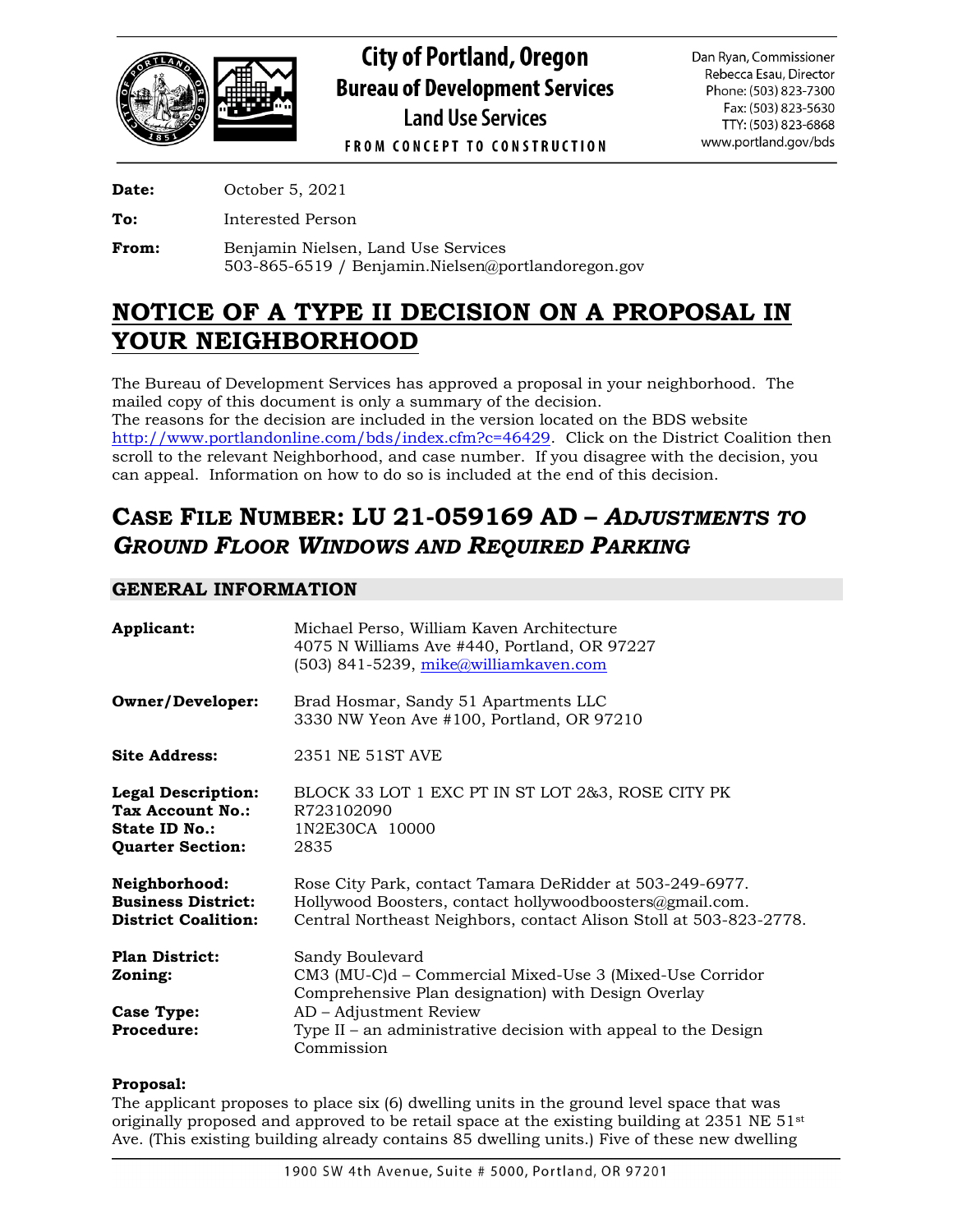units will have frontage along either NE Sandy Blvd and/or NE 51st Ave. No exterior alterations to the building are proposed. To enable this conversion, the applicant requests approval of the following two Adjustments to zoning code development standards:

- 1. 33.130.230.B.4.a Ground floor window and frontage standards for dwelling units, Flexible ground floor design. As part of this standard, each dwelling unit that has ground floor wall area on street-facing facades must have a front entrance that is located at the level of finished grade. Two of the five dwelling units that are located on street-facing facades will not have these front entrances. (This proposal has been revised from the initial proposal to include doors into two additional units.)
- 2. 33.266.110.B Minimum number of required parking spaces. The standard requires 0.33 spaces per dwelling unit for sites with more than 51 dwelling units that are within 500 feet of a transit street with 20-minute peak hour service. Exceptions to the minimum number of parking spaces may also be made, as allowed through zoning code section 33.266.110.D. After exceptions, the building will require a minimum of 17 parking spaces. This Adjustment request is to allow 16 parking spaces instead of the required 17.

# **Relevant Approval Criteria:**

In order to be approved, this proposal must comply with the approval criteria of Title 33. The relevant criteria are the Adjustments Approval Criteria in zoning code section 33.805.040.A-F. (The criteria may be found online here: [https://www.portland.gov/sites/default/files/code/33.805-adjustments.pdf\)](https://www.portland.gov/sites/default/files/code/33.805-adjustments.pdf).

# **ANALYSIS**

**Site and Vicinity:** The site is the located on NE Sandy Boulevard, just a few blocks northeast of the Hollywood Town Center. The site has within recent years been redeveloped as a six-story, mixed-use building with retail spaces on the ground floor and 85-dwelling units on the upper floors. The site is bordered by NE Sandy Boulevard to the north, NE 51st Avenue to the east, NE Thompson Street to the south, and a one-story Firestone tire facility on the lot to the west.

The Rose City Park neighborhood was primarily developed from 1907-1915, along its former streetcar line, and is known for its four local parks. Early advertisements marketed it as a healthy, "country" suburb full of green spaces and beautiful views. At the time, Sandy Boulevard was lined with roses. Unlike some surrounding neighborhoods, Rose City Park was designed to include diverse housing for residents from a wide range of incomes and backgrounds.

The site is adjacent to the Hollywood District, which serves as a commercial core for the area. The Hollywood District is a neighborhood known for its architecturally diverse buildings, most notably the Hollywood Theatre. The Hollywood commercial core has numerous small- to midscale retail, civic and commercial buildings.

NE Sandy Blvd is designated as a Major City Traffic Street, a Major Transit Priority Street, a Major City Bikeway, a Major City Walkway, a Major Truck Street, a Major Emergency Response Street and a Civic Main Street. NE 51st Ave and NE Thompson St have local service classifications for all transportation modes.

**Zoning:** The Commercial/Mixed Use 3 (CM3) zone is a large-scale zone intended for sites in high-capacity transit station areas, in town centers, along streetcar alignments, along civic corridors, and in locations close to the Central City. It is intended to be an intensely urban zone and is not appropriate for sites where adjacent properties have single-dwelling residential zoning. The zone allows a wide range and mix of commercial and residential uses, as well as employment uses that have limited off-site impacts. Buildings in this zone will generally be up to six stories tall unless height and floor area bonuses are used, or plan district provisions specify other height limits. Development is intended to be pedestrian-oriented, with buildings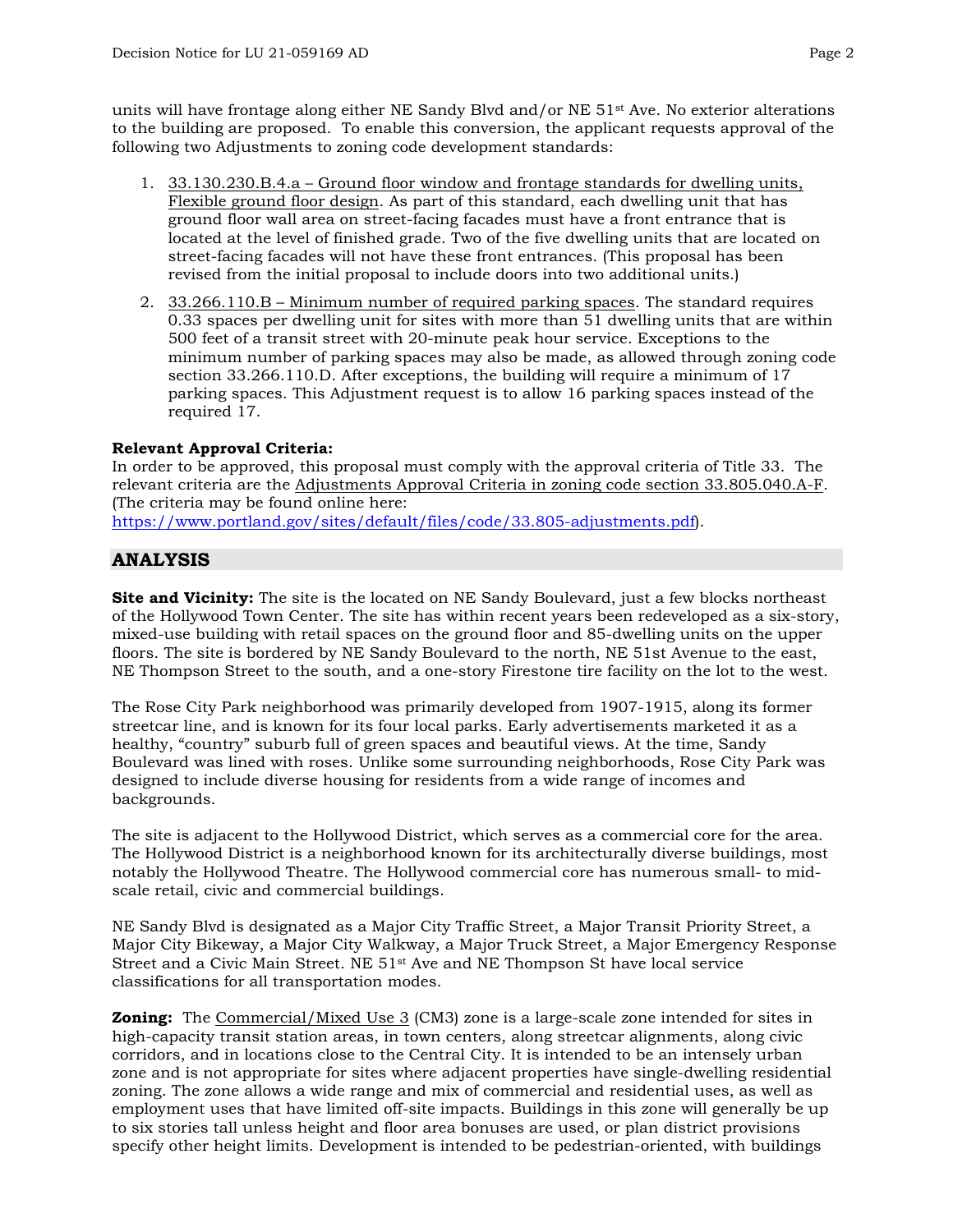that contribute to an urban environment with a strong street edge of buildings. The scale of development is intended to be larger than what is allowed in lower intensity commercial/mixed use and residential zones. Design review is typically required in this zone.

The "d" overlay promotes the conservation and enhancement of areas of the City with special historic, architectural or cultural value. New development and exterior modifications to existing development are subject to design review. This is achieved through the creation of design districts and applying the Design Overlay Zone as part of community planning projects, development of design guidelines for each district, and by requiring design review. In addition, design review ensures that certain types of infill development will be compatible with the neighborhood and enhance the area.

The Sandy Boulevard Plan District implements the Sandy Boulevard elements of the Hollywood and Sandy Plan through special height transitions and unique setback treatments.

**Land Use History:** City records indicate that prior land use reviews include the following:

 $\blacksquare$  LU 16-256298 DZM – Design Review with Modifications approval, upon appeal to the Design Commission, of a 64' tall, 85-unit mixed use building. One approved Modification request allowed for four stacked parking stalls without an attendant.

**Agency Review:** A "Notice of Proposal in Your Neighborhood" was mailed **August 13, 2021**. The following Bureaus have responded with no issues or concerns:

- **Bureau of Environmental Services**
- Water Bureau
- **Fire Bureau**
- Site Development Section of BDS

The Bureau of Transportation Engineering (PBOT) responded with no objections to the requested Adjustments and findings that the proposed Adjustment requests are unlikely to have a significant effect in parking demand in the overall neighborhood. Please see Exhibit E.1 for additional details.

The Life Safety Review Section of BDS responded with general life safety comments. Please see Exhibit E.2 for additional details.

**Neighborhood Review:** A Notice of Proposal in Your Neighborhood was mailed on August 13, 2021. A total of three written responses have been received from either the Neighborhood Association or notified property owners in response to the proposal.

- 1. Laurie Skokan, 2236 NE 51st Ave, 09/02/2021. Letter in opposition citing on-street parking problems (and related photos), noting cars block curb cuts to driveways, curb ramps at sidewalks, and fire hydrants in the vicinity of the existing building. The testifier also notes that the ground floor retail space was the primary benefit for those already living in the neighborhood. See Exhibit F.1
- 2. Tamara DeRidder, Chairwoman, Rose City Park Neighborhood Association (RCPNA), 1707 NE  $52<sup>nd</sup>$  Ave, Portland, OR 97213, 09/03/2021. Letter in opposition citing how placing residential dwelling units on the ground floor contravenes the purpose of the ground floor windows standard and how the loss of the retail space at the ground floor contravenes the desired character for the site and its street classifications. See Exhibit F.2.
- 3. Tamara DeRidder, 09/09/2021. Letter affirming position of the RCPNA board and adding concerns about the loss of on-site parking and citing complaints about bumperto bumper parking in the site's vicinity and storage of cars along NE Tillamook St. See Exhibit F.3.

*Staff response: Findings for Criteria A, B, and E below address the issues raised by these responses in detail.*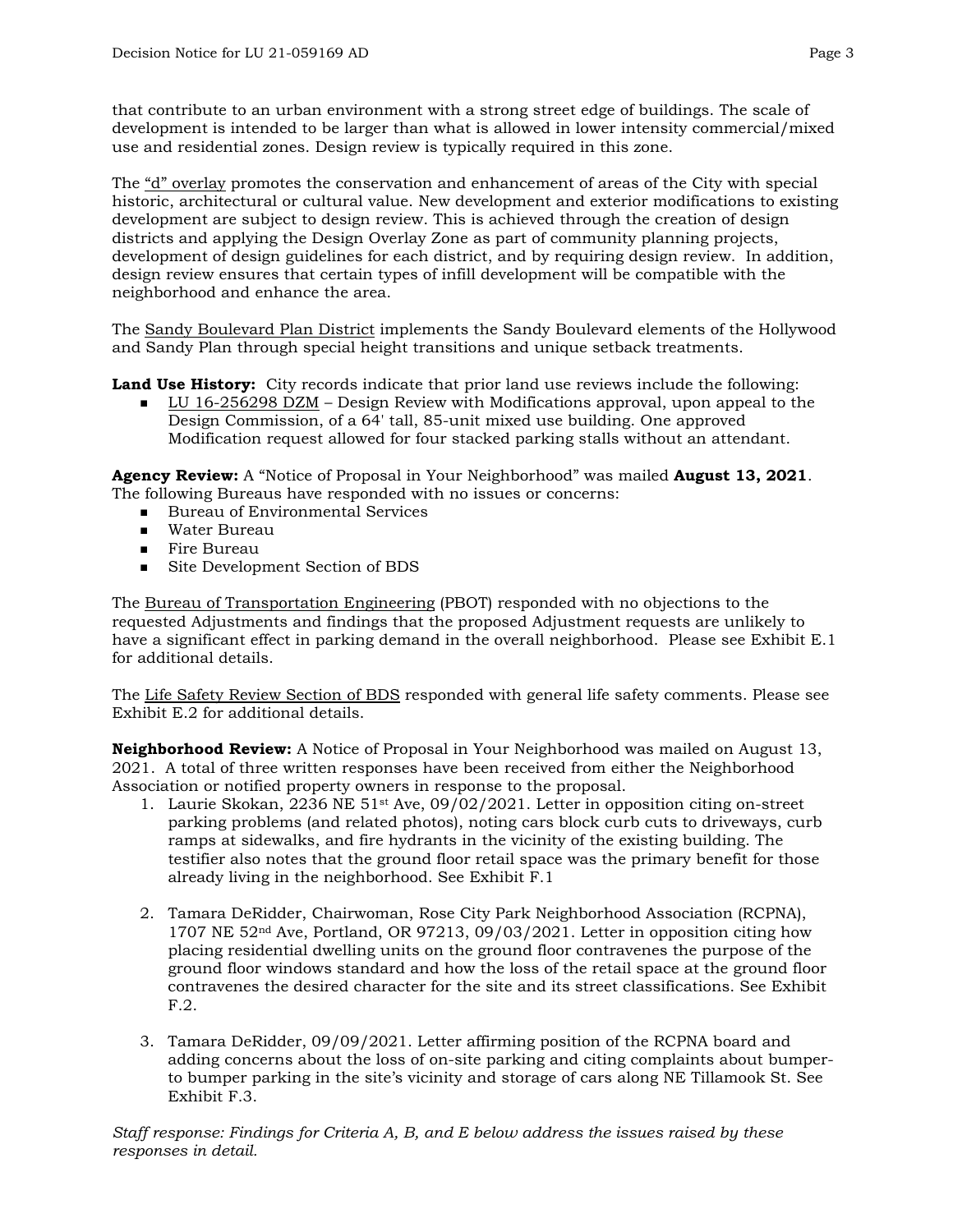# **ZONING CODE APPROVAL CRITERIA**

### **33.805.040 Approval Criteria**

Adjustment requests will be approved if the review body finds that the applicant has shown that approval criteria A. through F. below have been met.

- **A.** Granting the adjustment will equally or better meet the purpose of the regulation to be modified; and
- **B.** If in a residential, CI1, or IR zone, the proposal will not significantly detract from the livability or appearance of the residential area, or if in an OS, C, E, I, or CI2 zone, the proposal will be consistent with the classifications of the adjacent streets and the desired character of the area; and
- **C.** If more than one adjustment is being requested, the cumulative effect of the adjustments results in a project which is still consistent with the overall purpose of the zone; and
- **D.** City-designated scenic resources and historic resources are preserved;
- **E.** Any impacts resulting from the adjustment are mitigated to the extent practical; and
- **F.** If in an environmental zone, the proposal has as few significant detrimental environmental impacts on the resource and resource values as is practicable.

## **NOTICE of DECISION**

## **Relevant Approval Criteria:**

In order to be approved, this proposal must comply with the approval criteria of Title 33. Adjustment requests will be approved if the review body finds that the applicant has shown that approval criteria A. through F. of Section 33.805.040, Adjustment Approval Criteria, have been met.

# **33.805.010 Purpose (Adjustments)**

The regulations of the zoning code are designed to implement the goals and policies of the Comprehensive Plan. These regulations apply city-wide, but because of the city's diversity, some sites are difficult to develop in compliance with the regulations. The adjustment review process provides a mechanism by which the regulations in the zoning code may be modified if the proposed development continues to meet the intended purpose of those regulations. Adjustments may also be used when strict application of the zoning code's regulations would preclude all use of a site. Adjustment reviews provide flexibility for unusual situations and allow for alternative ways to meet the purposes of the code, while allowing the zoning code to continue providing certainty and rapid processing for land use applications.

#### **33.805.040 Approval Criteria**

Adjustment requests will be approved if the review body finds that the applicant has shown that approval criteria A. through F. below have been met.

**A.** Granting the adjustment will equally or better meet the purpose of the regulation to be modified; and

# **Findings:**

Primary Uses allowed in the CM3 zone are listed in Zoning Code Section 33.130.100 and Table 130-1. Household Living is listed as an allowed use. Zoning Code Chapter 33.130 does not restrict the placement of Household Living uses on the site, though it does place standards on its exterior design, particularly when located at the ground floor of a building.

The purpose statement for zoning code standard 33.130.230.B.4.a – Ground floor window and frontage standards for dwelling units, Flexible ground floor design, reads as follows: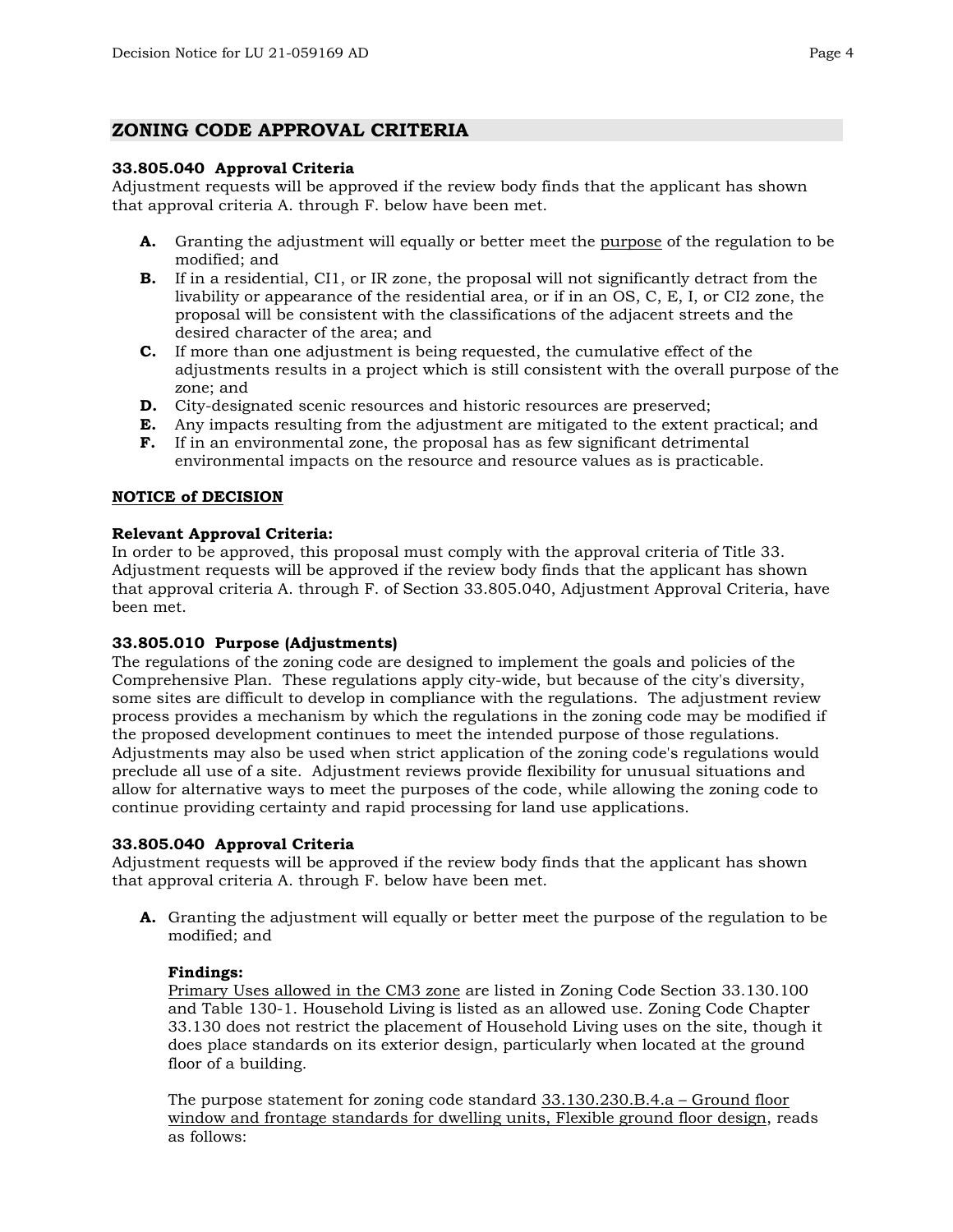33.130.230.B, Ground floor windows.

1. Purpose. In the commercial/mixed use zones, blank walls on the ground level of buildings are limited in order to:

- **Provide a pleasant, rich, and diverse pedestrian experience by connecting** activities occurring within a structure to adjacent sidewalk areas, or allowing public art at the ground level;
- Encourage continuity of retail and service uses;
- Encourage surveillance opportunities by restricting fortress-like facades at the street level; and
- Avoid a monotonous pedestrian environment.

The standard itself reads as follows:

33.130.230.B.4.a, Flexible ground floor design. The ground floor window standard of Subparagraph B.2.a(1) must be met, and the ground level of the building must be designed and constructed as follows:

- (1). The distance from the finished floor to the bottom of the ceiling structure above must be at least 12 feet. The bottom of the structure above includes supporting beams;
- (2). The area meeting this standard must be at least 25 feet deep, measured from the street-facing facade; and
- (3). Each unit must include a front entrance that is located at the level of the finished grade and can be accessed without steps.

The proposal continues to meet Subparagraphs B.4.a.(1), since the building's structure is not changing, and B.4.a.(2), since proposed demising and partition walls are nonstructural and may be removed to convert the space to other uses in the future.

The proposal limits blank walls on the ground level of the building and avoids a monotonous pedestrian environment, as large existing storefront windows are retained or swapped out with transparent storefront doors, both of continue to allow for views from the sidewalk into the private spaces of the proposed dwelling units.

The revised proposal, with doors from the street into three dwelling units and the ground floor amenity space, continues to provide for a diverse pedestrian experience with connections between adjacent sidewalk areas and areas within dwelling units. Proposed doors will be part of the storefront system and will have glazing, further allowing for views to help to visually activate the streetscape and provide additional opportunities for surveillance of the sidewalk.

For these reasons, staff finds that the requested Adjustment to the ground floor windows standard meets this criterion.

The purpose statement for zoning code standard 33.266.100.B.1, Minimum number of required parking spaces, Minimum for sites located close to transit, reads as follows:

*33.266.110, Minimum Required Parking Spaces.*

*A. Purpose. The purpose of required parking spaces is to provide enough on-site parking to accommodate the majority of traffic generated by the range of uses which might locate at the site over time. Sites that are located in close proximity to transit, have good street* 

*connectivity, and good pedestrian facilities may need little or no off-street parking. Parking requirements should be balanced with an active pedestrian network to minimize* 

*pedestrian, bicycle and vehicle conflicts as much as possible. Transit-supportive plazas and bicycle parking may be substituted for some required parking on a site to encourage transit use and bicycling by employees and visitors to the site. The required parking numbers correspond to broad use categories, not specific uses, in*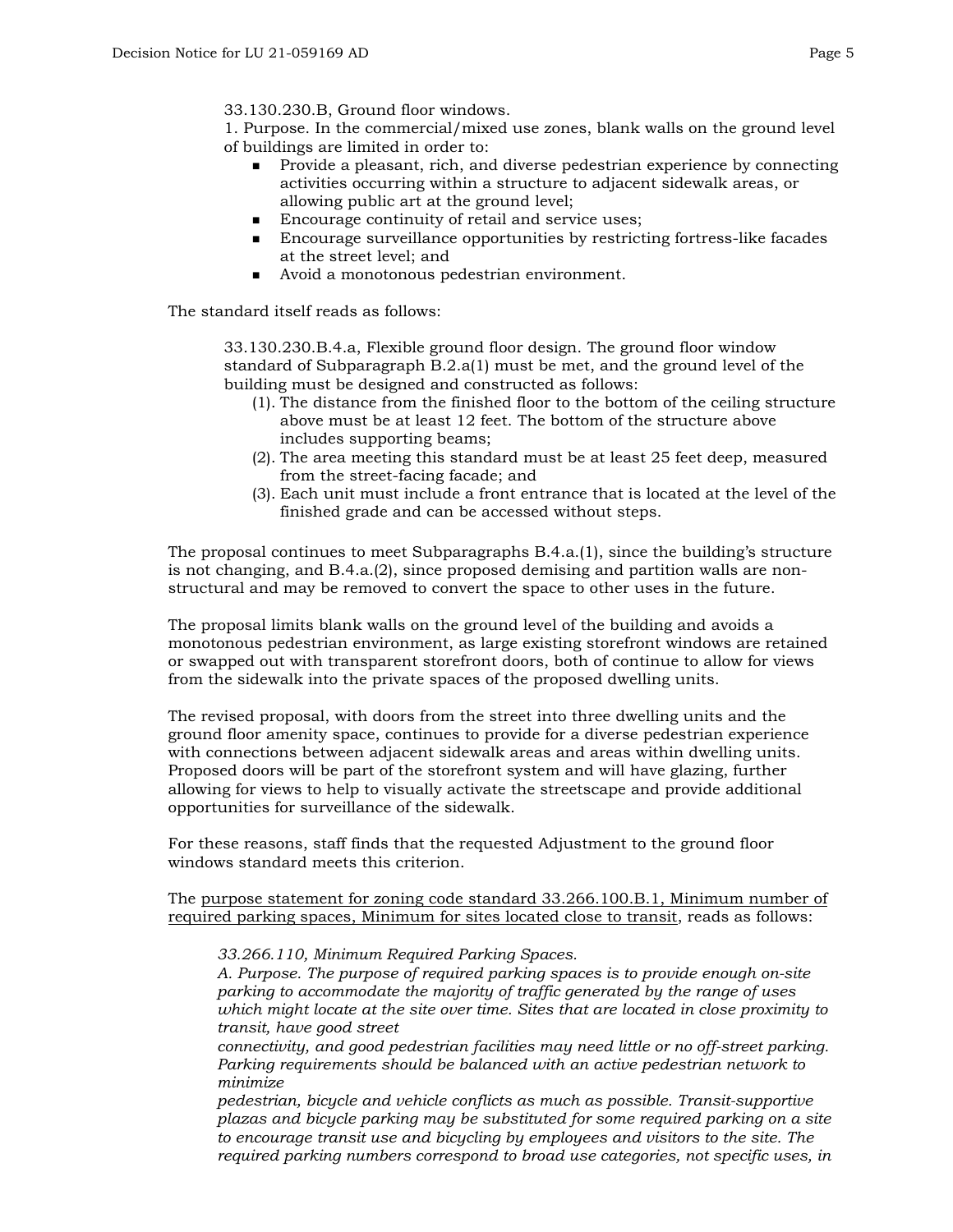*response to this long term emphasis. Provision of carpool parking, and locating it close to the building entrance, will encourage carpool use.*

The Portland Bureau of Transportation Development Review Section provided the following findings relating to the request for an Adjustment to zoning code standard 33.266.110.B.1, Minimum number of required parking spaces, Minimum for sites located close to transit:

The subject site is within a neighborhood with a complete street grid at spacing intervals which are closely aligned with the City's spacing goals. The vast majority of streets in the area are paved with curbs and sidewalks. Multiple Neighborhood Greenways exist in close proximity to the site include NE 53rd Ave and NE Hancock St. Neighborhood greenways are low-traffic and low-speed streets where the City gives priority to people walking, bicycling, and rolling. The site has frontage on Sandy Blvd. on which Tri-Met bus route 12 provide frequent service transit. The closest stop is within the block face containing the subject site. Frequent service bus lines operate at intervals of 20-minutes or less all day, every day. Route 12 specifically operates 20-hours a day, every day. The combination of a complete network of improved streets, lower stress cycling/walking routes, and convenient access to frequent service transit all make transport to and from the subject site likely to engage in modes other than just private vehicles.

In addition to the context, the conversion of the retail spaces to 6 residential units is anticipated to result in no increase in demand for the on-street parking supply. Retail uses typically have peak parking demand during the daytime, while residential uses have the peak parking demand at night and in the early morning. Even considering the time differences in peak demand, there should be no increase in overall impact to the neighborhood. Based on records from the building permit for the structure (17-169659-CO), there was 4,602 sq. ft. of retail space built. The proposal is to convert that space to 6 dwelling units. Since no specific uses were ever permitted for the general retail space, staff has presented a variety of different parking generation data based on the entire 4,600 sq. ft. being in a single use category. Based on the Institute of Transportation Engineers Parking Generation Manual 5th Edition, the existing retail space would be expected to generate the following parking demand based on different types of uses which would be allowed:

ITE 936 Coffee shop (no drive through): 8.28 ITE 930 Fast Casual Restaurant: 14.26 ITE 712 Small Office Building: 11.5 ITE 876 Apparel Store: 5.2

ITE Code 221- Multifamily Housing Mid-Rise anticipates a parking demand of .75 spaces per units, which results in a demand of 4.5 parking spaces for 6 units.

While the demand for residential parking spaces usually happens at different times of day from the demand for non-residential parking, it is reasonable to assume there will be no more impact to the overall parking supply from the residential use than there would have been should commercial uses ever have occupied the tenant spaces. Reducing the potential off street parking supply by one space is unlikely to have a significant demand on the overall neighborhood.

For these reasons, staff finds that the requested Adjustment to reduce the minimum required parking by 1 space equally meets the standard's purpose statement and, therefore, meets Criterion A.

*Therefore, both requested Adjustments meet this criterion.*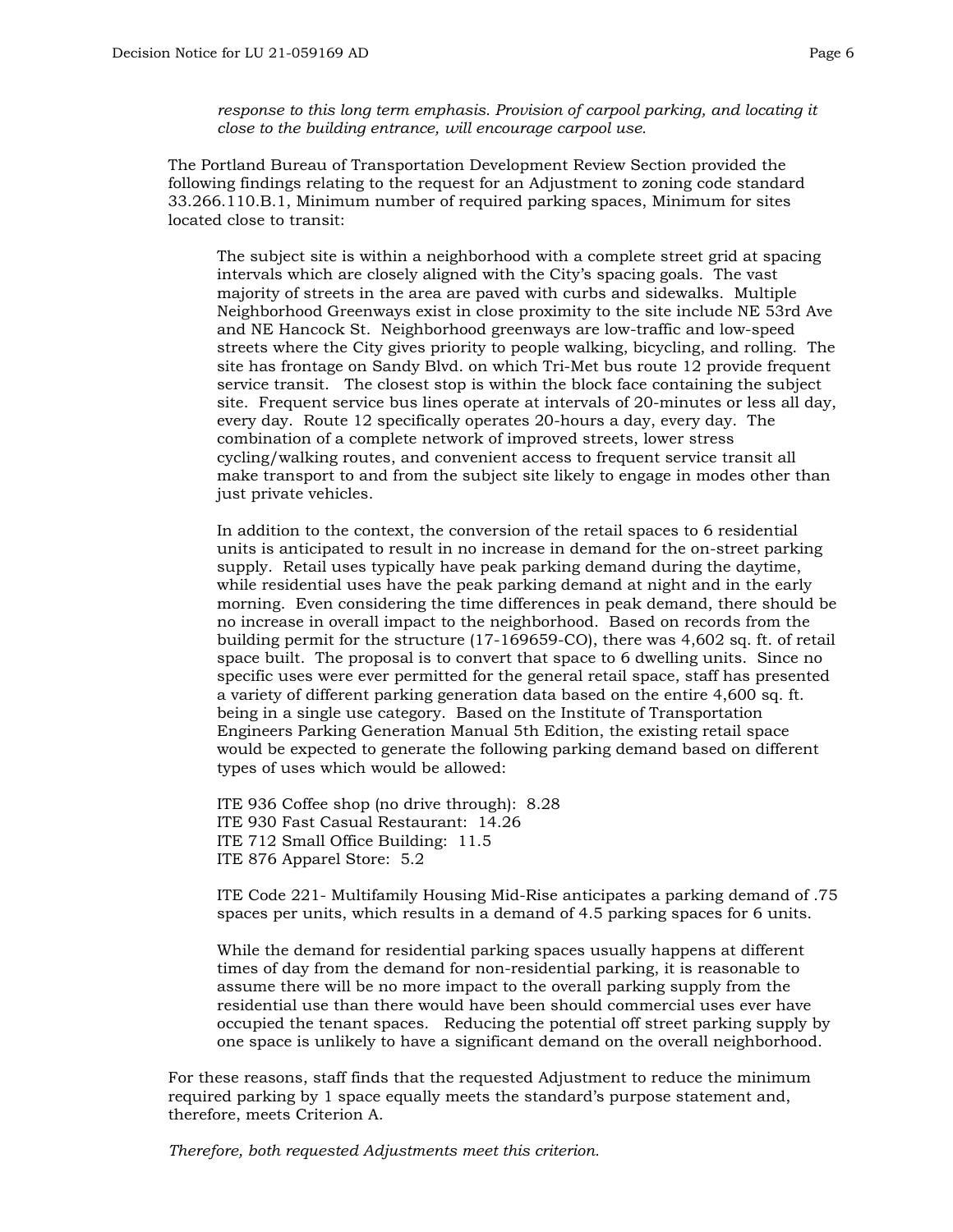**B.** If in a residential, CI1, or IR zone, the proposal will not significantly detract from the livability or appearance of the residential area, or if in an OS, C, E, I, or CI2 zone, the proposal will be consistent with the classifications of the adjacent streets and the desired character of the area; and

**Findings:** Zoning Code Chapter 33.910 defines desired character as the "preferred and envisioned character (usually of an area) based on the purpose statement or character statement of the base zone, overlay zone, or plan district" and "it also includes the preferred and envisioned character based on any adopted plans or design guidelines for an area."

CM3 zone character statement: The proposed building is located entirely within the CM3 zone. The character statement of the CM3 zone is stated in Zoning Code Section 33.130.030.D:

The Commercial/Mixed Use 3 (CM3) zone is a large-scale zone intended for sites in high-capacity transit station areas, in town centers, along streetcar alignments, along civic corridors, and in locations close to the Central City. It is intended to be an intensely urban zone and is not appropriate for sites where adjacent properties have single-dwelling residential zoning. The zone allows a wide range and mix of commercial and residential uses, as well as employment uses that have limited off-site impacts. Buildings in this zone will generally be up to six stories tall unless height and floor area bonuses are used, or plan district provisions specify other height limits. Development is intended to be pedestrian-oriented, with buildings that contribute to an urban environment with a strong street edge of buildings. The scale of development is intended to be larger than what is allowed in lower intensity commercial/mixed use zones. Design review is typically required in this zone.

The proposal was originally approved under CG, General Commercial, zoning development standards. The site has since been re-zoned to CM3. Nevertheless, the building overall, and the proposed Adjustments, specifically, still result in a development which is "intensely urban". Although the loss of the retail space may result in loss of walkable retail opportunities for residents in the neighborhood, the CM3 zone is intended to host a mix of both commercial and residential uses as a whole, not necessarily on a site-by-site basis.

The purpose statement does not specifically address on-site parking, other than saying that the building should be "intensely urban" and "pedestrian-oriented".

Design overlay zone purpose statement: The site is located within the Design overlay zone. The purpose statement of the Design overlay zone is stated in Zoning Code Section 33.420.010:

The Design Overlay Zone promotes the conservation, enhancement, and continued vitality of areas of the City with special scenic, architectural, or cultural value. The Design Overlay Zone also promotes quality high-density development adjacent to transit facilities. This is achieved through the creation of design districts and applying the Design Overlay Zone as part of community planning projects, development of design guidelines for each district, and by requiring design review or compliance with Community Design Standards. In addition, design review or compliance with the Community Design Standards ensures that certain types of infill development will be compatible with the neighborhood and enhance the area.

The Design Overlay zone was applied to this site with the adoption of the Hollywood and Sandy Plan in 2000, and with the adoption of this plan and the application of the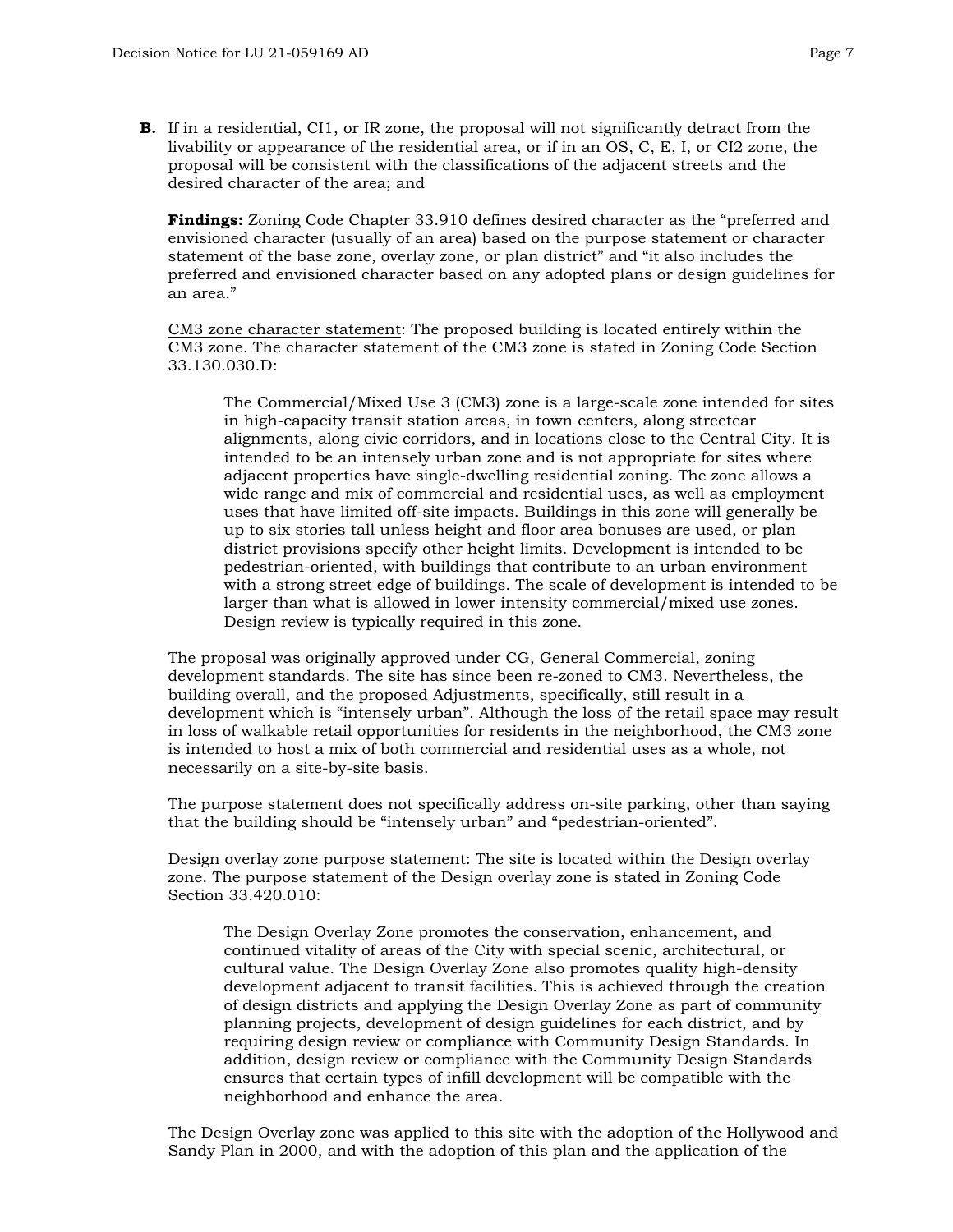Design Overlay zone, the *Community Design Guidelines* were adopted as Design Review approval criteria and amended to include Hollywood- and Sandy Boulevard-specific examples as to how Guideline *P1 – Plan Area Character* may be met within the area.

The original Design Review approval for this building was decided by the Design Commission upon appeal of the initial Administrative Decision in the Autumn of 2017. The appeal of the Type II Administrative Decision, filed by a neighborhood resident, focused on the building's height relative to other development in the vicinity and the amount of parking provided on-site. In its decision on the appeal of the administrative Design Review, the Design Commission noted that it lacks the purview to require additional parking spaces in excess of the minimum required.

The original Design Review approval also included a Modification to Zoning Code Standard 33.266.100.F, to allow for four stacked parking spaces with no attendant. Approval of this Modification found that the stacked spaces "will be handled by the assigned tenants and building management" and that the proposal better met Guidelines *D4 – Parking Area and Garages*, *D7 – Blending into the Neighborhood*, and *D8 – Interest, Quality, and Composition*.

The proposal, as designed, does not require Design Review or conformance with the Community Design Standards in zoning code Chapter 33.218. The definition of "desired character", however, does include the "preferred and envisioned character based on any adopted… design guidelines for the area," which in this case is the *Community Design Guidelines*. The proposal remains consistent with these guidelines, including Guidelines *E3 – The Sidewalk Level of Buildings* and *D8 – Interest, Quality, and Composition* by maintaining the building's essential form and composition and retaining windows on the ground floor that will afford passing pedestrians views of the dwelling units' interiors. The replacement of two storefront doors for storefront windows satisfies, Guideline *D6 – Architectural Integrity*, by utilizing the same storefront system. None of the Hollywood and Sandy Blvd-specific examples apply to this site with respect to meeting Guideline *P1 – Plan Area Character*. Additionally, because the proposal does not change the exterior design of the structured parking area, it remains consistent with Guidelines *D4 – Parking Area and Garages, D7 – Blending into the Neighborhood,* and *D8 – Interest, Quality, and Composition*.

Guideline *D2 – Main Entrances* reads, "Make the main entrances to houses and buildings prominent, interesting, pedestrian accessible, and transit-oriented", and the background to the guideline states that "[i]n successful project design the main entrance should be visible and inviting from the street. In pedestrian-friendly environments the best location for the front entry is directly off the street sidewalk and clearly visible from the street."

The subject site lies in a pedestrian-friendly environment. Doors into the ground level residential area are provided off NE Sandy Blvd where existing recesses in the building are located, which are consistent with this guideline. Additionally, the main lobby entrance off NE 51st Ave, which will remain and provide access for the ground level units, is pedestrian accessible and transit-oriented, due to its location directly off the public sidewalk. The ground level dwelling units could be made to be more transitoriented and interesting by having individual doors that open into the dwelling units from the street, even if there is no extension of the sidewalk which would provide for a more porch or stoop-like character, like what is proposed at two of the five street-facing units. However, the push to maximally Guideline *D2* should be balanced against the grading of the sidewalk and finished floors within the building, which prevent the simple insertion of doors into the existing façade and would require greater modification of the ground level streetscape.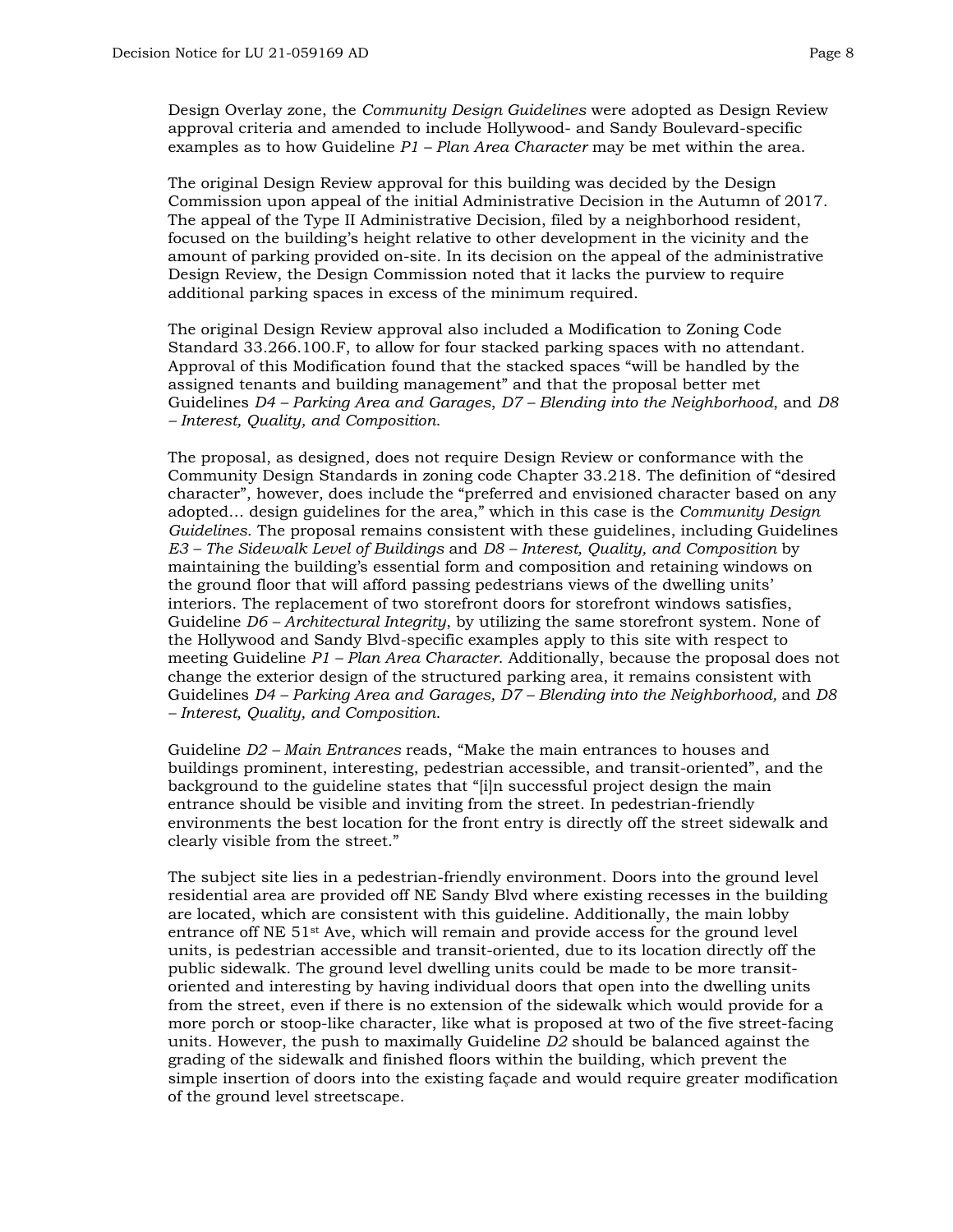For these reasons, the proposed Adjustment to reduce the number of parking spaces is consistent with the *Community Design Guidelines*, as is the proposed Adjustment to the ground floor windows standard*.*

Sandy Boulevard Plan District purpose statement: The site is located within the Sandy Boulevard Plan District. The purpose statement of the plan district is stated in zoning code section 33.575.010:

The Sandy Boulevard Plan District implements the Sandy Boulevard elements of the Hollywood and Sandy Plan through special height transitions and unique setback treatments.

The proposal does not change the building's height or setback from the sidewalk.

Adopted Hollywood and Sandy Plan (2000): The Hollywood and Sandy Plan includes "Vision Principles" (p. 51), "A Vision for Sandy Boulevard and Broadway Main Streets in the Year 2020" (pp. 52-53), and an "Urban Design Concept" (pp. 57-64) that help to inform the desired character for this site.

The "Vision for Sandy Boulevard…" envisions development between "nodes" (the subject site is not located at a node, per the Urban Design Concept map on p. 59) that "provide a range of housing choices and take advantage of frequent transit service" along NE Sandy Blvd and that "some of these buildings will have commercial uses on the ground level" (p. 52). The Vision also states that "[b]uildings are set close to the streets and have frequent sidewalk-oriented entrances, to enhance the sense of connection between each main street and developments that support it" (p. 53).

The "Urban Design Concept" identifies the subject site as being located in the "Sandy Boulevard Corridor" area (or "Sandy Boulevard between the nodes" on the Urban Design Concept map). This area's character is described as follows (p. 60):

Well-designed residential and mixed-use developments with ground levels contributing to a pedestrian-friendly environment are located along the corridor. Newer commercial development transitions in scale when located adjacent to residentially zoned areas. Established businesses of local and regional significance continue to play a key role in the corridor areas.

The revised proposal for the ground floor dwelling units, with entries into three of the units plus a door into the amenity space help to create a ground level that contributes to a pedestrian-friendly environment and are spaced sufficiently to provide the frequency of entrances desired by this plan.

The subject site's desired character only speaks to parking issues obliquely.

Adjacent streets have the following classifications in the city's Transportation System Plan (TSP):

- NE Sandy Boulevard: Major City Traffic Street, Major Transit Priority Street, Major City Bikeway, Major City Walkway, Major Truck Street, Major Emergency Response Street, and Civic Main Street.
- NE  $51$ <sup>st</sup> Avenue has local service classifications for all transportation modes.<br>NE Thompson Street has local service classifications for all transportation
- NE Thompson Street has local service classifications for all transportation modes.

The proposed Adjustment to the ground floor windows standard will have no effect on the function of adjacent streets or the city's transportation system. As noted in the Portland Bureau of Transportation's (PBOT) response (Exhibit E.1), the proposed Adjustment to the number of off-street parking spaces will not result in an increase in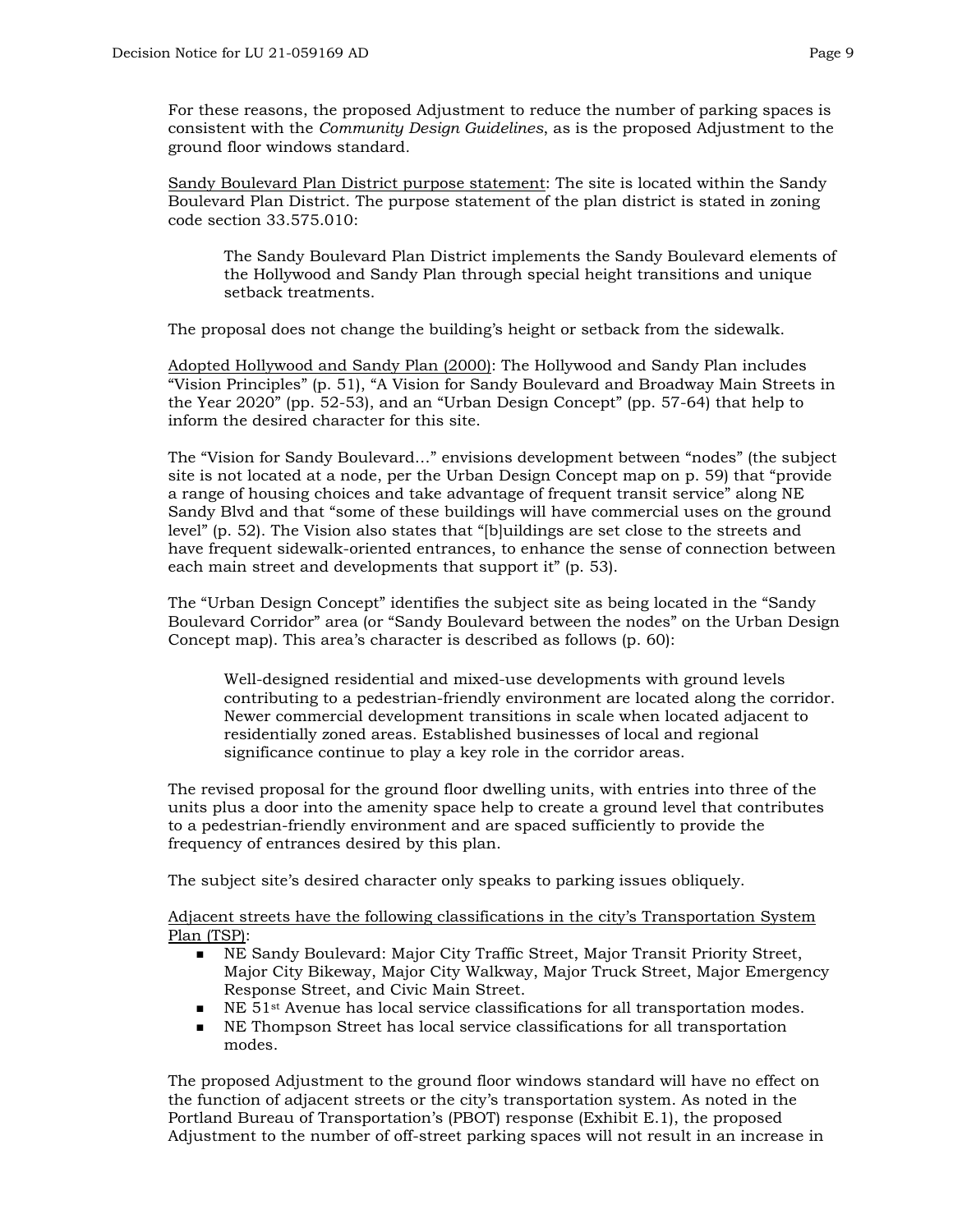intensity of use of the transportation system or demand for parking beyond what would have been expected from likely retail uses in the building's ground floor.

For these reasons, staff finds the proposal is consistent with the classifications of the adjacent streets.

*Therefore, the requested Adjustments to both standards meet this criterion.*

**C.** If more than one adjustment is being requested, the cumulative effect of the adjustments results in a project which is still consistent with the overall purpose of the zone; and

**Findings:** The purpose of the Commercial/Mixed Use zones is as follows:

The commercial/mixed use zones are intended for commercial and mixed use areas of the City as designated on the Comprehensive Plan map. These zones implement the vision, guiding principles, and goals and policies of the Comprehensive Plan, and encourage economic prosperity, human health, environmental health, equity, and resilience. These zones are primarily distinguished by the uses allowed and the intensity of development allowed. The zones allow a mix of commercial activities, housing, and employment uses that reflect the different types of centers and corridors described in the Urban Design chapter of the Comprehensive Plan, and also accommodate smaller, dispersed commercial and mixed use areas to provide opportunities for services in areas between the centers and corridors.

The commercial/mixed use zones are intended to serve local neighborhood areas, larger districts, as well as broader citywide or regional markets. The regulations promote uses and development that support healthy complete neighborhoods—places where people of all ages and abilities have safe and convenient access to the goods and services they need in their daily life, and where people have the opportunity to live active lifestyles. The zones encourage quality and innovative design, and facilitate creation of great places and great streets.

The development standards are designed to allow development flexibility, within parameters, that supports the intended characteristics of the specific zone. In addition, the regulations provide guidance to property owners, developers, and neighbors about the limits of what is allowed.

Two Adjustments are requested, and both are tied to the creation of additional ground floor dwelling units in a space currently design for retail uses.

The effects of the requested Adjustment to the ground floor windows and frontage standard is essentially limited to the street-facing facades of NE Sandy Blvd and NE 51<sup>st</sup> Ave and does not create further effects or impacts on the site or surrounding area. The effects of the requested Adjustment to the minimum parking standard are noted to be of limited impact, per PBOT's findings, under Findings for Criterion A, and further mitigation is required through a condition of approval under the Findings for Criterion E.

The final result still retains a building that is consistent with the purpose of the Commercial/Mixed Use zones, in that the ground floor still has flexibility in its design for later conversion back to retail or other commercial space uses and supports the intended characteristics of the CM3 zone.

*Therefore, this criterion is met.*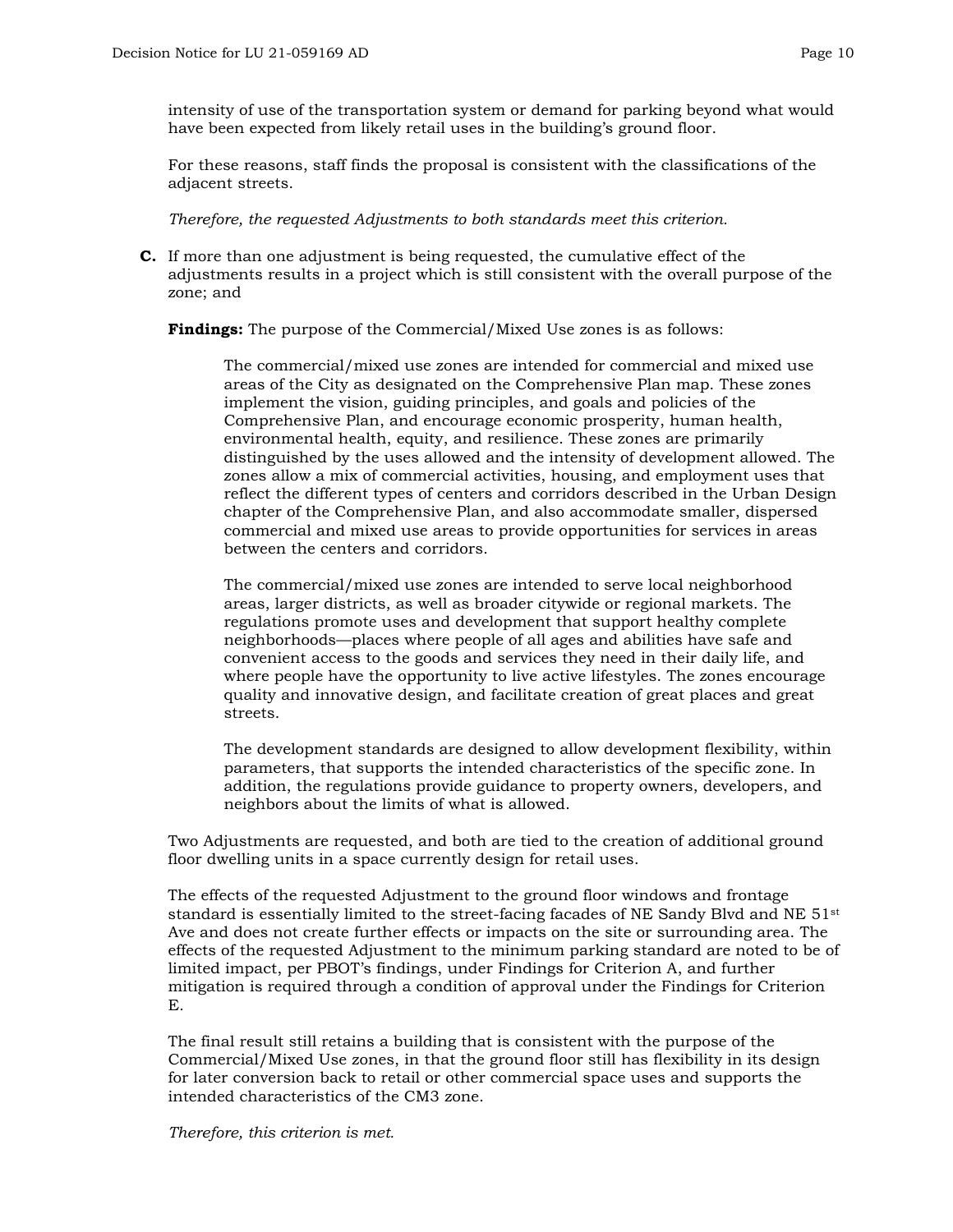**D.** City-designated scenic resources and historic resources are preserved; and

**Findings:** City designated resources are shown on the zoning map by the 's' overlay; historic resources are designated by a large dot, and by historic and conservation districts. There are no such resources present on the site.

*Therefore, this criterion is not applicable.*

**E.** Any impacts resulting from the adjustment are mitigated to the extent practical; and

**Findings:** The proposed increase in dwelling units, without a corresponding increase in on-site parking spaces, is likely to have an outsized impact on the provision of pedestrian and bicycle safety by shifting on-street parking demand from short-term needs to longer-term parking needs. Additionally, on-street parking for retail uses in the ground floor of the building will likely occur along NE Sandy Blvd. The converse is not necessarily true for residential uses, however, because on-street parking on NE Sandy Blvd is currently time-limited to a maximum of 1 hour. There are no such time limits on NE 51st Ave, NE Thompson St, or nearby NE 50th Ave.

PBOT states in its response to the proposed Adjustments in Exhibit E.1:

While the demand for residential parking spaces usually happens at different times of day from the demand for non-residential parking, it is reasonable to assume there will be no more impact to the overall parking supply from the residential use than there would have been should commercial uses ever have occupied the tenant spaces. Reducing the potential off street parking supply by one space is unlikely to have a significant demand on the overall neighborhood.

Although it is true to say that the overall parking *supply* will likely not be impacted by the conversion of retail space to residential uses, the *distribution* of parking demand will likely be different, due to the parking time limitations on NE Sandy Blvd, shifting the anticipated parking demand off of NE Sandy Blvd and onto the narrower side streets.

Testifiers in Exhibits F.1 through F.3 cite significant compromises to both pedestrian and fire safety in the adjacent neighborhood due to poor on-street parking behavior, which is likely directly tied to existing parking demand caused both by current dwelling units on the subject site as well as adjacent residences. Staff further notes that the existing retail space in this building is currently empty and, therefore, generating no onstreet parking demand on these streets, at present.

As noted in the Findings for Criterion A, above, the existing building was approved under old CG zoning and not the current CM3 zoning. For this reason, the building was not subject to current Transportation and Parking Demand Management requirements found in zoning code section 33.266.410. These same requirements would apply if the proposal were adding 10 or more units to the current building. This zoning code section provides an option for meeting objective standards of Title 17.107 or obtaining approval through a discretionary Transportation Impact Review. Among the objective standards of Title 17.107 is the following requirement:

17.107.035, Pre-approved Multimodal Incentives for Development. B. Multimodal financial incentives equal to the value of a 1-year adult TriMet pass per residential unit, for the first year of building occupancy. This obligation will pay for a menu of incentives that will be offered to residents of the site to increase the use of transit, bicycling, walking, and other alternatives to driving alone. Specific rates for affordable dwelling units and market-rate dwelling units are found in the annual fee schedule.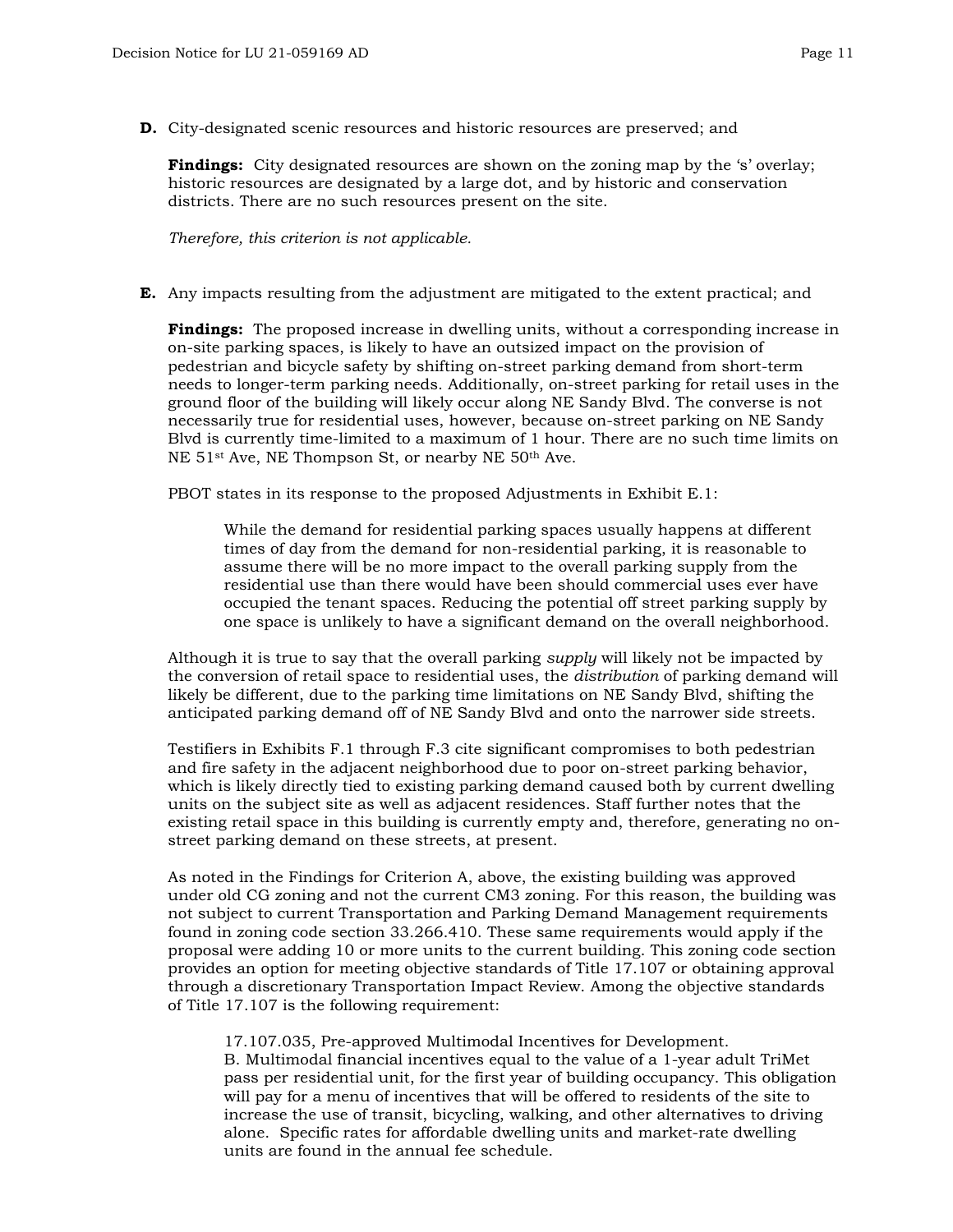Provision of a 1-year adult TriMet pass per residential unit for the six proposed new ground floor units could help to provide some level of mitigation to the parking issues found on streets adjacent to the site.

For all these reasons, approval of the Adjustment to reduce the minimum number of on-site parking spaces should be conditioned upon the provision of a 1-year adult TriMet pass per residential unit for the six proposed new ground floor units.

Regarding the Adjustment request to the ground floor windows standard, since staff finds that this Adjustment does not meet approval Criteria A or B, no additional mitigation will be required.

*Therefore, with the condition of approval that a 1-year adult TriMet pass shall be provided per new ground floor residential dwelling unit, this criterion will be met.*

**F.** If in an environmental zone, the proposal has as few significant detrimental environmental impacts on the resource and resource values as is practicable;

**Findings:** Environmental overlay zones are designated on the Official Zoning Maps with either a lowercase "p" (Environmental Protection overlay zone) or a "c" (Environmental Conservation overlay zone). This site is not within an environmental zone.

*Therefore, this criterion is not applicable.*

# **DEVELOPMENT STANDARDS**

Unless specifically required in the approval criteria listed above, this proposal does not have to meet the development standards in order to be approved during this review process. The plans submitted for a building or zoning permit must demonstrate that all development standards of Title 33 can be met, or have received an Adjustment or Modification via a land use review prior to the approval of a building or zoning permit.

# **CONCLUSIONS**

The proposal includes two Adjustment requests—one to the ground floor windows and frontage standards for dwelling units, and the other to reduce minimum parking on the site by one space. With additional revisions to the ground floor plan, adding two additional doors into ground level dwelling units, staff finds that the ground floor windows and frontage standards Adjustment request satisfactorily meets the purpose of the regulation being adjusted (Criterion A), the desired character of the area (Criterion B), and does not create a negative cumulative effect requiring further mitigation (Criteria C and E).

For the Adjustment request to the minimum parking standards, staff finds that it meets the relevant approval criteria with a condition to provide mitigation in the form of 1-year TriMet passes for the proposed dwelling units.

# **ADMINISTRATIVE DECISION**

Approval of the requested Adjustment to 33.130.230.B.4.a – Ground floor window and frontage standards for dwelling units, Flexible ground floor design; and,

Approval of the requested Adjustment to 33.266.110.B – Minimum number of required parking spaces, to reduce the minimum number of required parking spaces by one, per the approved site plans, Exhibits C.1 through C.3, signed and dated 10/01/2021, subject to the following conditions: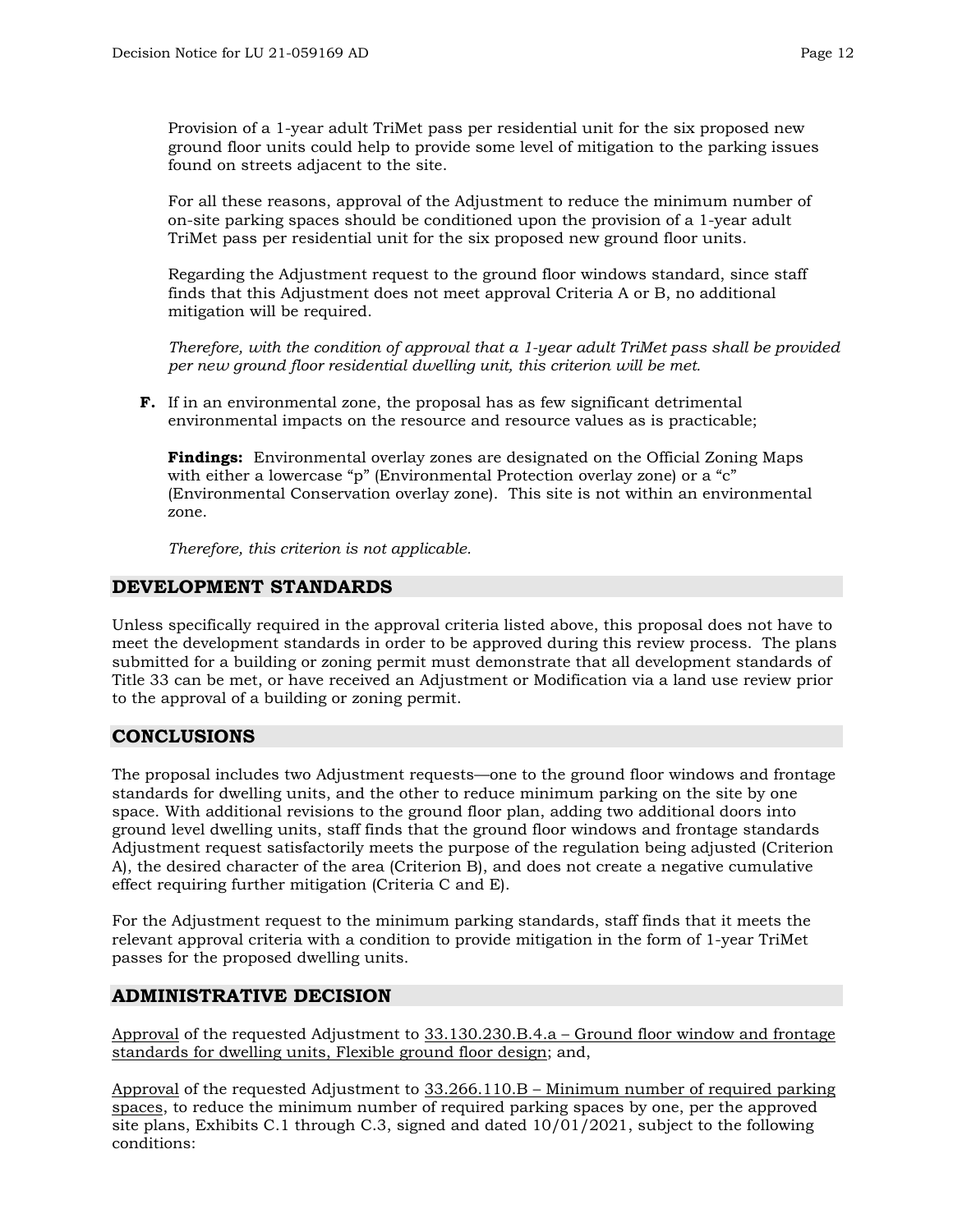- A. As part of the building permit application submittal, each of the 4 required site plans and any additional drawings must reflect the information and design approved by this land use review as indicated in Exhibits C.1-C.3. The sheets on which this information appears must be labeled, "Proposal and design as approved in Case File # LU 21- 059169 AD. No field changes allowed."
- B. A 1-year adult TriMet pass shall be provided per new ground floor residential dwelling unit.

### **Staff Planner: Benjamin Nielsen**

Decision rendered by:  $\overline{L}$ ,  $\overline{L}$ ,  $\overline{L}$ ,  $\overline{L}$  on October 1, 2021. By authority of the Director of the Bureau of Development Services

## **Decision mailed: October 5, 2021.**

**About this Decision.** This land use decision is **not a permit** for development. Permits may be required prior to any work. Contact the Development Services Center at 503-823-7310 for information about permits.

**Procedural Information.** The application for this land use review was submitted on June 22, 2021, and was determined to be complete on August 4, 2021.

*Zoning Code Section 33.700.080* states that Land Use Review applications are reviewed under the regulations in effect at the time the application was submitted, provided that the application is complete at the time of submittal, or complete within 180 days. Therefore this application was reviewed against the Zoning Code in effect on June 22, 2021.

*ORS 227.178* states the City must issue a final decision on Land Use Review applications within 120-days of the application being deemed complete. The 120-day review period may be waived or extended at the request of the applicant. In this case, the applicant did not waive or extend the 120-day review period. Unless further extended by the applicant, **the 120 days will expire on: December 2, 2021.**

#### **Some of the information contained in this report was provided by the applicant.**

As required by Section 33.800.060 of the Portland Zoning Code, the burden of proof is on the applicant to show that the approval criteria are met. The Bureau of Development Services has independently reviewed the information submitted by the applicant and has included this information only where the Bureau of Development Services has determined the information satisfactorily demonstrates compliance with the applicable approval criteria. This report is the decision of the Bureau of Development Services with input from other City and public agencies.

**Conditions of Approval.** If approved, this project may be subject to a number of specific conditions, listed above. Compliance with the applicable conditions of approval must be documented in all related permit applications. Plans and drawings submitted during the permitting process must illustrate how applicable conditions of approval are met. Any project elements that are specifically required by conditions of approval must be shown on the plans, and labeled as such.

These conditions of approval run with the land, unless modified by future land use reviews. As used in the conditions, the term "applicant" includes the applicant for this land use review, any person undertaking development pursuant to this land use review, the proprietor of the use or development approved by this land use review, and the current owner and future owners of the property subject to this land use review.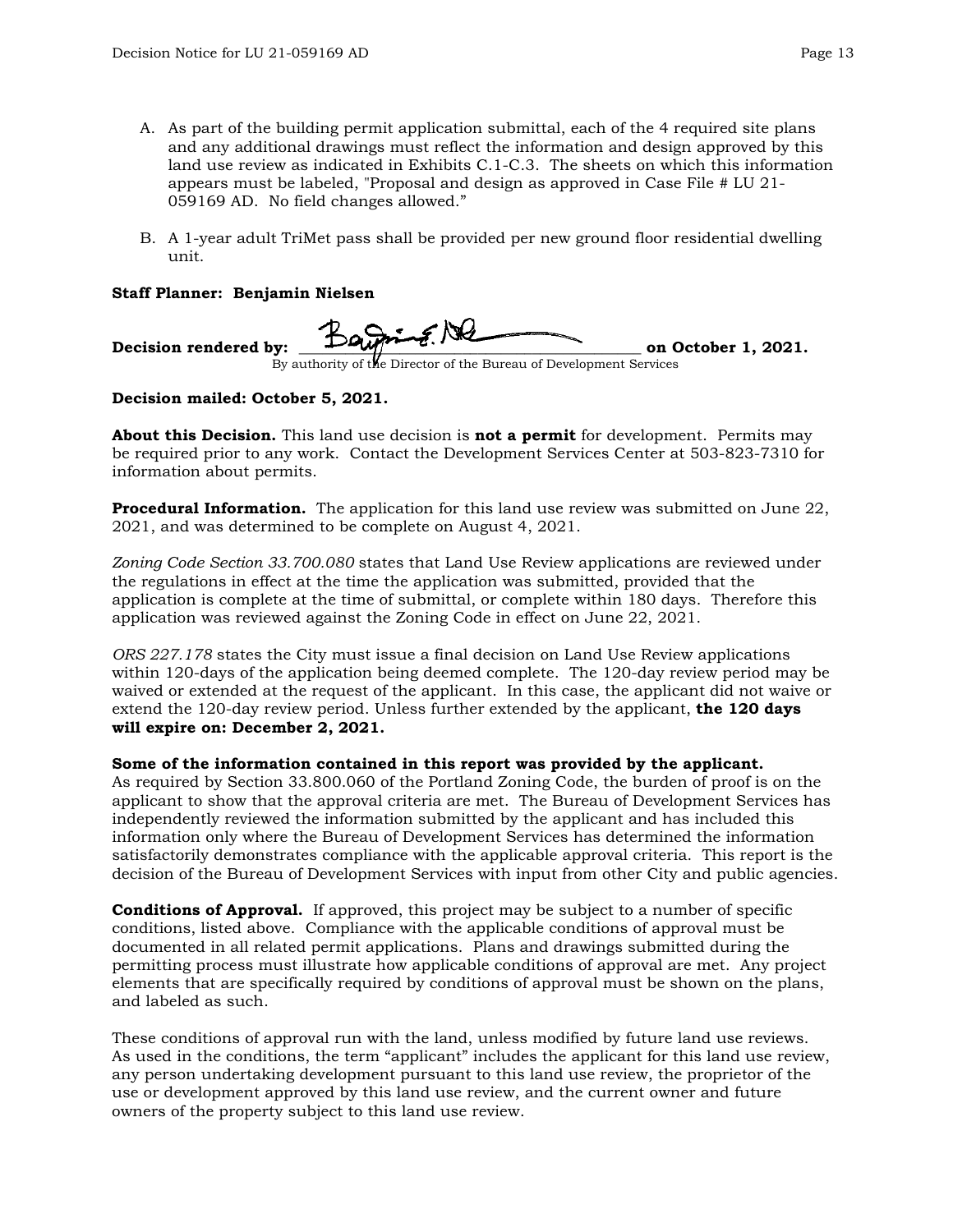**Appealing this decision.** This decision may be appealed to the Design Commission, and if appealed a hearing will be held. The appeal application form can be accessed at https://www.portlandoregon.gov/bds/45477. Appeals must be received **by 4:30 PM on October 19, 2021. The completed appeal application form must be emailed to [LandUseIntake@portlandoregon.gov](mailto:LandUseIntake@portlandoregon.gov) and to the planner listed on the first page of this decision.** If you do not have access to e-mail, please telephone the planner listed on the front page of this notice about submitting the appeal application. **An appeal fee of \$250 will be charged**. Once the completed appeal application form is received, Bureau of Development Services staff will contact you regarding paying the appeal fee. The appeal fee will be refunded if the appellant prevails. There is no fee for Office of Community and Civic Life recognized organizations for the appeal of Type II and IIx decisions on property within the organization's boundaries. The vote to appeal must be in accordance with the organization's bylaws. Please contact the planner listed on the front page of this decision for assistance in filing the appeal and information on fee waivers. Please see the appeal form for additional information.

If you are interested in viewing information in this file, please contact the planner listed on the front of this notice. The planner can email you documents from the file. A fee would be required for all requests for paper copies of file documents. Additional information about the City of Portland, and city bureaus is available online at [https://www.portland.gov.](https://www.portland.gov/) A digital copy of the Portland Zoning Code is available online at [https://www.portlandoregon.gov/zoningcode.](https://www.portlandoregon.gov/zoningcode)

**Attending the hearing.** If this decision is appealed, a hearing will be scheduled, and you will be notified of the date and time of the hearing. The decision of the Design Commission is final; any further appeal must be made to the Oregon Land Use Board of Appeals (LUBA) within 21 days of the date of mailing the decision, pursuant to ORS 197.620 and 197.830. Contact LUBA at 775 Summer St NE, Suite 330, Salem, Oregon 97301-1283, or phone 1-503-373-1265 for further information.

Failure to raise an issue by the close of the record at or following the final hearing on this case, in person or by letter, may preclude an appeal to the Land Use Board of Appeals (LUBA) on that issue. Also, if you do not raise an issue with enough specificity to give the Design Commission an opportunity to respond to it, that also may preclude an appeal to LUBA on that issue.

#### **Recording the final decision.**

If this Land Use Review is approved the final decision will be recorded with the Multnomah County Recorder.

• *Unless appealed,* the final decision will be recorded on or after **October 20, 2021** by the Bureau of Development Services.

The applicant, builder, or a representative does not need to record the final decision with the Multnomah County Recorder.

For further information on your recording documents please call the Bureau of Development Services Land Use Services Division at 503-823-0625.

**Expiration of this approval.** An approval expires three years from the date the final decision is rendered unless a building permit has been issued, or the approved activity has begun.

Where a site has received approval for multiple developments, and a building permit is not issued for all of the approved development within three years of the date of the final decision, a new land use review will be required before a permit will be issued for the remaining development, subject to the Zoning Code in effect at that time.

Zone Change and Comprehensive Plan Map Amendment approvals do not expire.